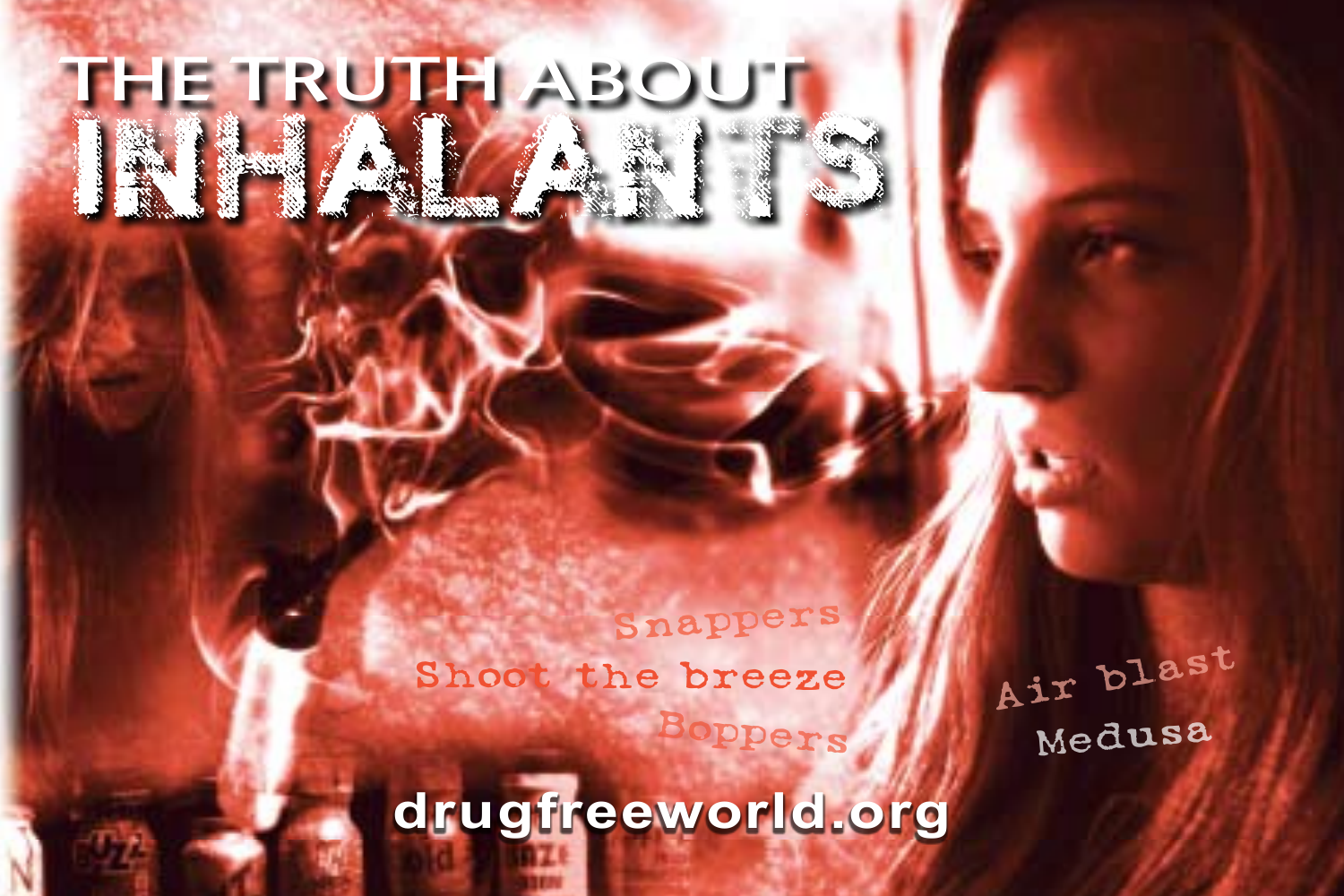### **WHY THIS BOOKLET WAS PRODUCED**

**2**

There is a lot of talk about drugs in the world—on the streets, at school, on the Internet and TV. Some of it is true, some not.

Much of what you hear about drugs actually comes from those selling them. Reformed drug dealers have confessed they would have said anything to get others to buy drugs.

Don't be fooled. You need facts to avoid becoming hooked on drugs and to help your friends stay off them. That is why we have prepared this booklet—for you.

Your feedback is important to us, so we look forward to hearing from you. You can visit us on the web at **drugfreeworld.org** and e‑mail us at **info@drugfreeworld.org**.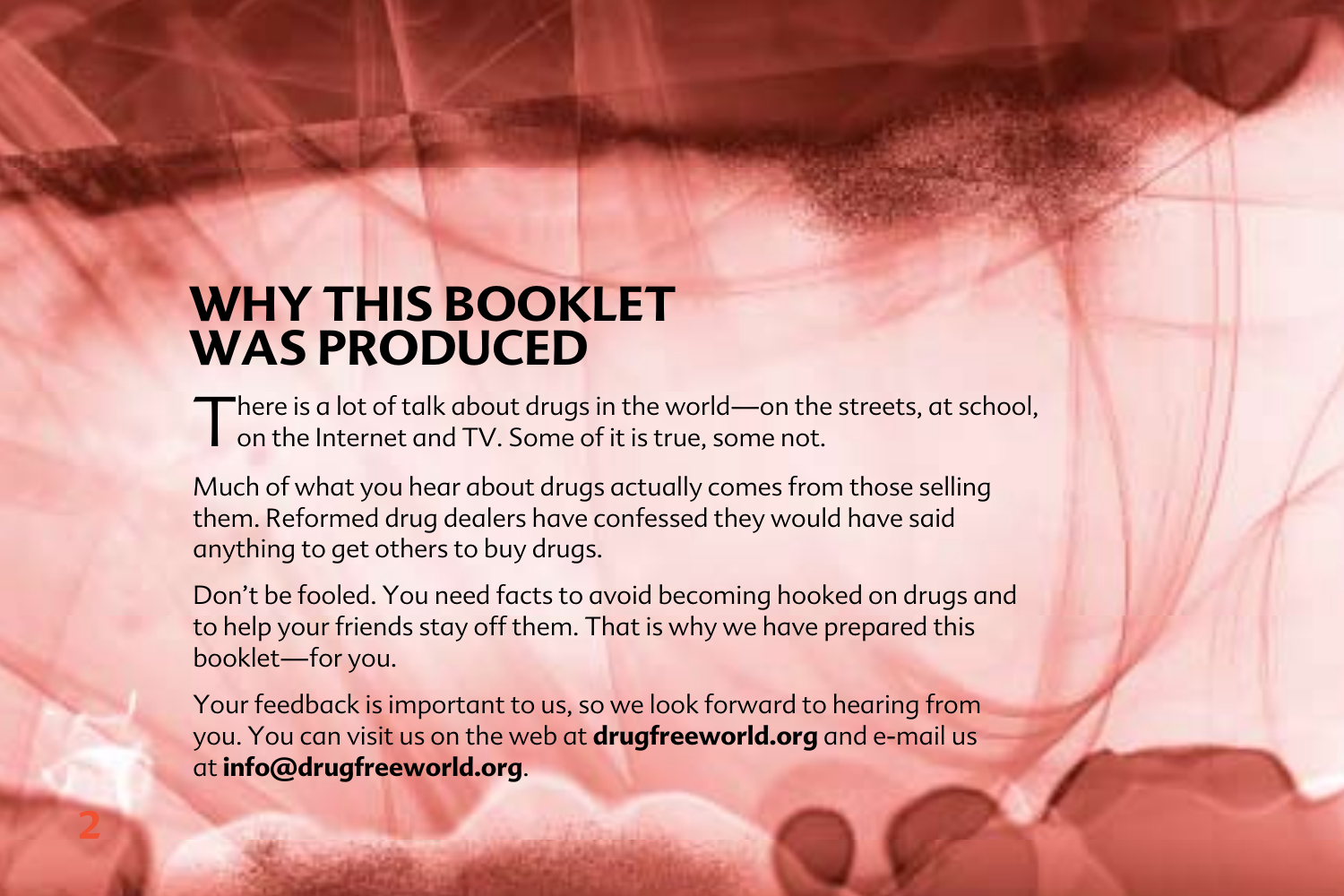# WHAT ARE INHALANTS?

Thinalants" refers to the vapors from<br>toxic substances which are inhaled to<br>reach a quick high. Of more than 1,000<br>bousehold and other common products **E**mhalants" refers to the vapors from toxic substances which are inhaled to household and other common products that could be abused as inhalants, most often used are shoe polish, glue, toluene,\* gasoline, lighter fluid, nitrous oxide† or "whippets," spray paint, correction fluid, cleaning fluid, amyl nitrite‡ or "poppers," locker room deodorizers or "rush," and lacquer thinner or other paint solvents.

Most of these produce effects similar to anesthetics, which slow down the body's functions. After an initial high and loss of inhibition comes drowsiness, light‑headedness and agitation.

The chemicals are rapidly absorbed through the lungs into the bloodstream and quickly reach the brain and other organs,

sometimes causing irreversible physical and mental damage.

Users inhale the chemical vapors directly from open containers ("sniffing") or breathe the fumes from rags soaked in chemicals ("huffing"). Some spray the substance directly into the nose or mouth, or pour it onto their collar, sleeves or cuffs and sniff them periodically. In "bagging," the user may inhale fumes from substances inside a paper or plastic bag. Bagging in a closed area greatly increases the chances of suffocation.

"Poppers" and "whippets," sold at concerts and dance clubs, are composed of poisonous chemicals that can permanently damage the body and brain.

‡ amyl nitrite: a pale yellow liquid used to open or widen blood vessels, sometimes abused as an inhalant.

<sup>\*</sup> toluene: a colorless liquid used as a solvent and a fuel. † nitrous oxide: a colorless, sweet‑smelling gas used as an anesthetic.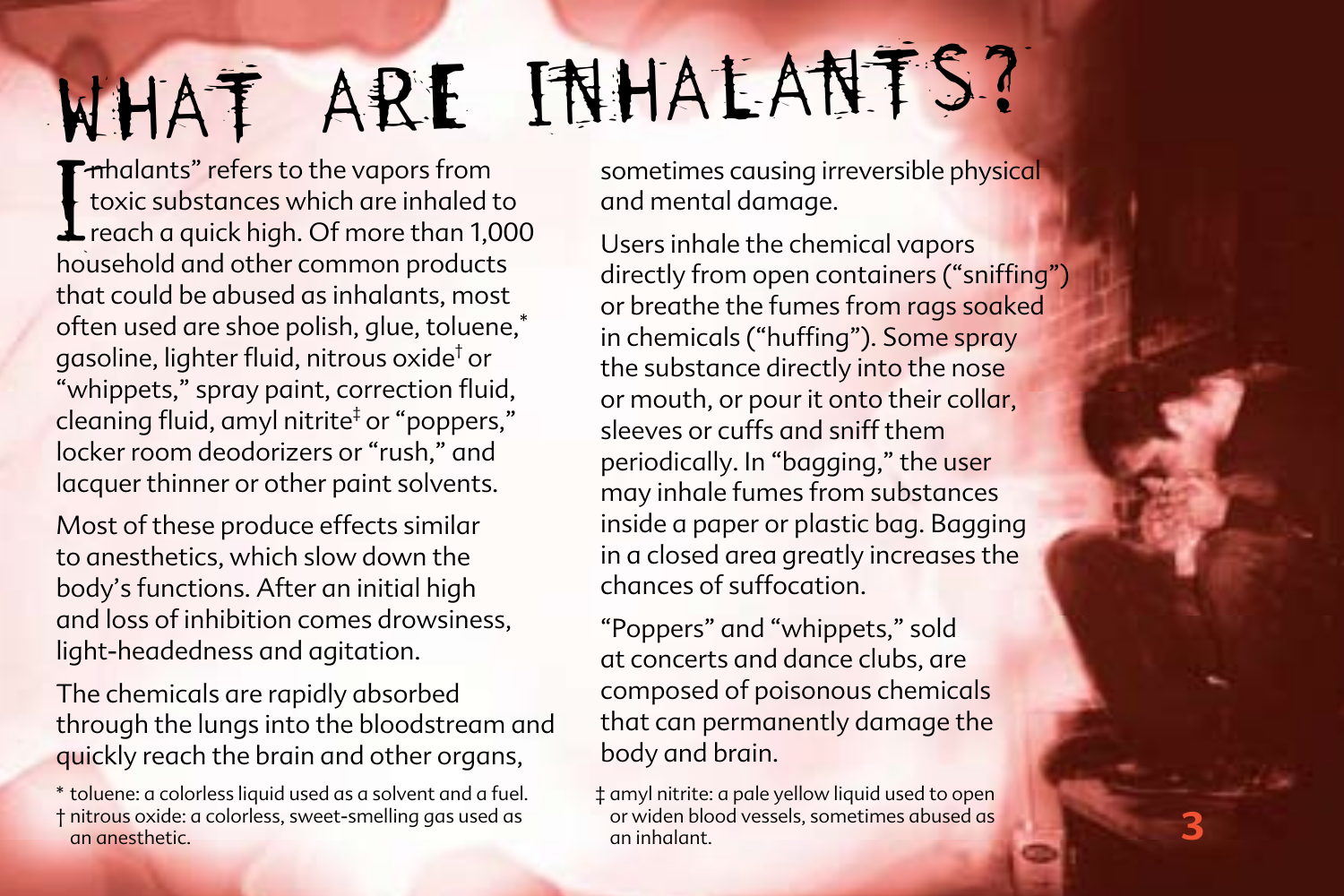# STREET NAMES<br>FOR INHALANTS

 **Air blast Highball Satan's secret Ames Hippie crack Shoot the breeze** 7 **Spray Amys Huff Snappers**

 **Aroma of men Laughing gas Snotballs Bolt Locker room Boppers Medusa Texas shoe shine** 7 **Discorama Bullet**

 **Moon gas Thrust Bullet bolt Oz Toilet water Buzz bomb Pearls Toncho Poor man's pot**  **Whippets Hardware Poppers Whiteout Heart‑on Quicksilver Hiagra in a bottle Rush snappers**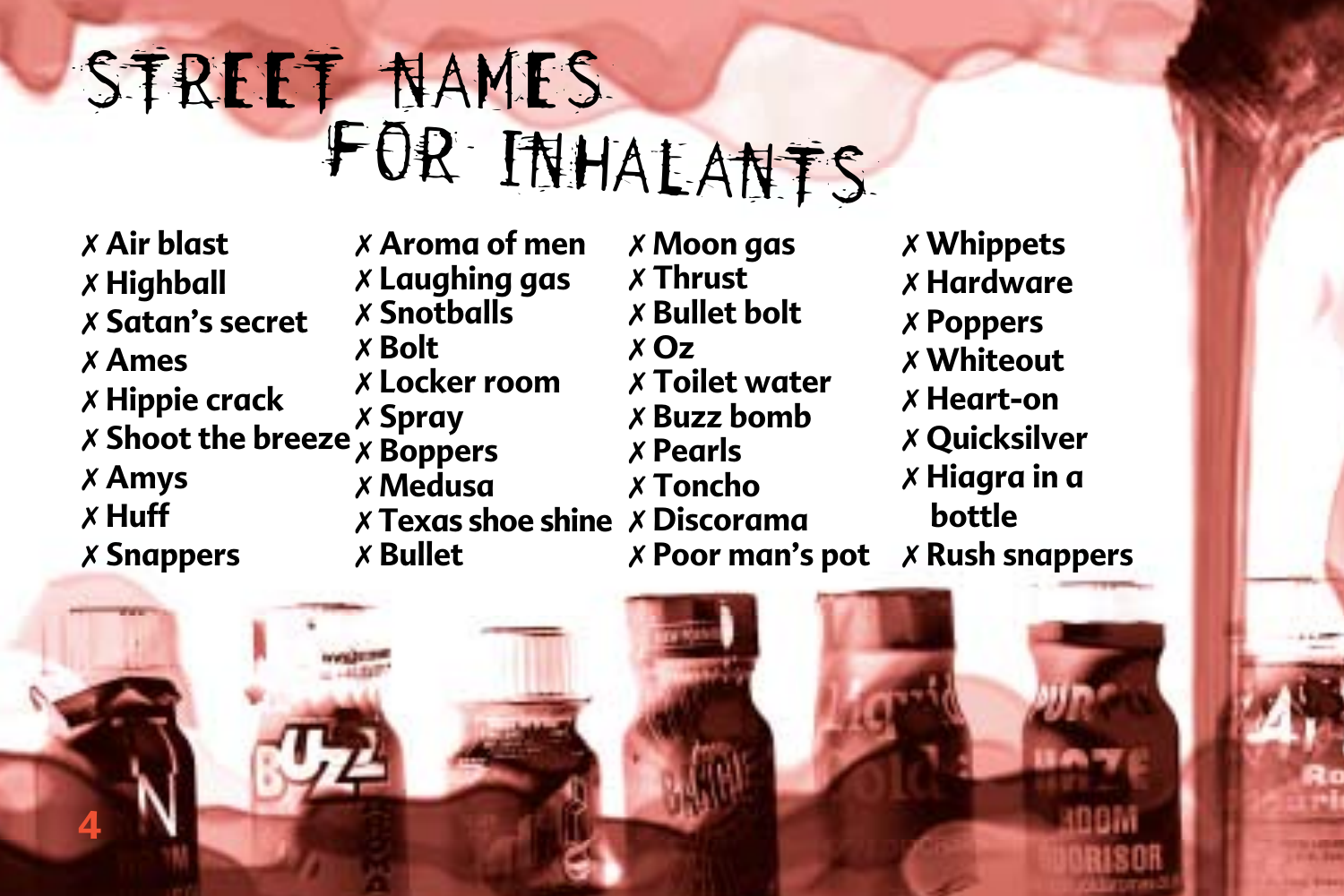I **glue sniffing, gas sniffing, magic t was a steady progression from mushrooms, that went on until I was 17. Then I started on cannabis. I was spending my money on as much cannabis as I could get my hands on. Then I was old enough to go into the clubs, so I started there on amphetamines and Ecstasy. . . .**

**"I began hanging out with people who were taking heroin, and soon I was using it more and more until I was addicted. I had no idea then the damage it would cause me later . . . that I would be serving one prison sentence after another, burglarizing people's houses, stealing from my family. All the pain and heartache that I have caused was worse than stealing the material things from them." —Dennis**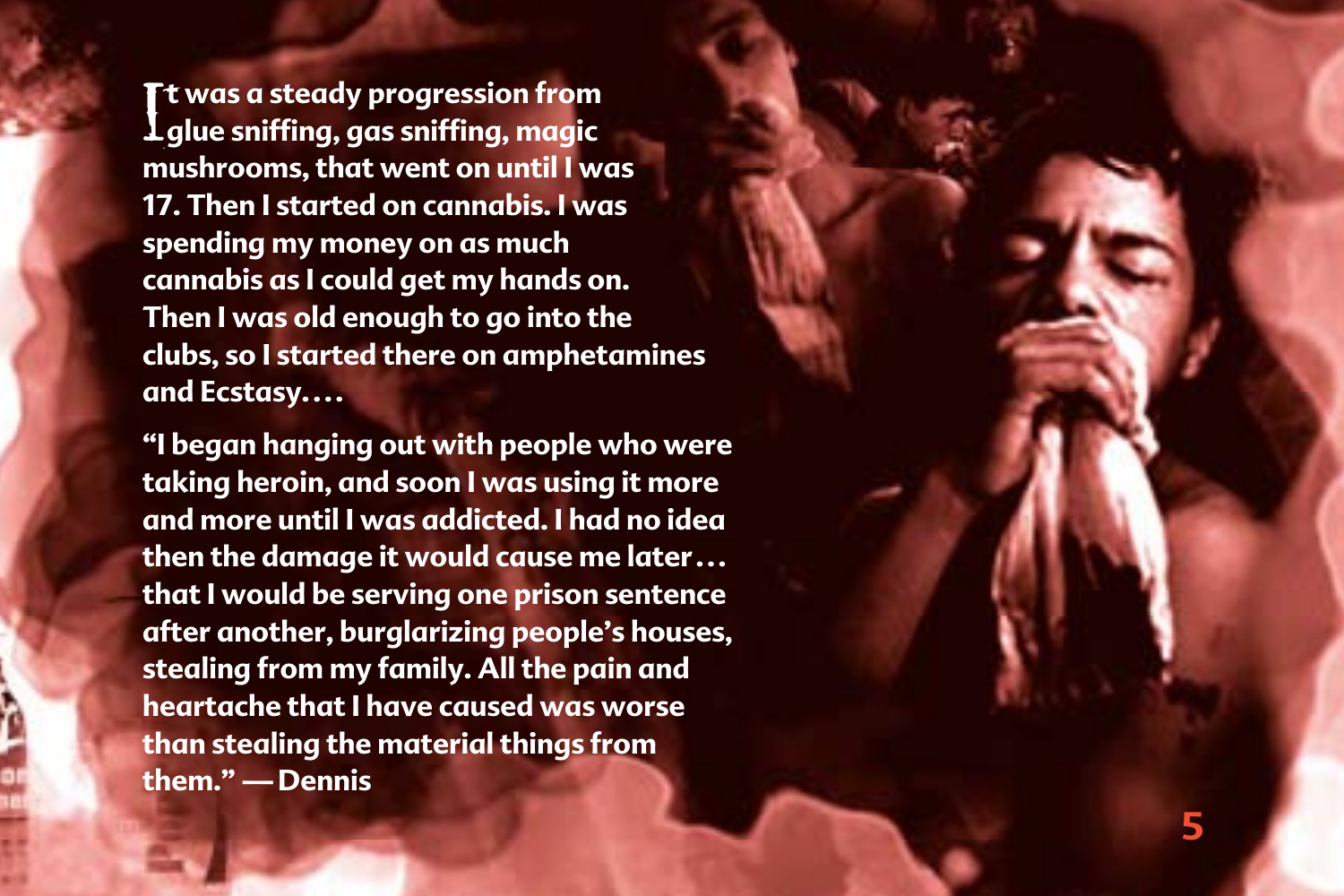W**hen I was in fourth grade a so‑called friend of mine introduced me to inhalants. Being so young and not knowing any better, I started huffing gas every day all the way up to my eighth grade year. My motor function skills are pretty much shot and I sit for hours on end just staring into space without a single thought even crossing my mind. It's like my body is here but** 

**6**

**I am not. I have a hard time holding down jobs and I have been living by myself now for twelve years. I look normal from the outside but when I try to show interest and talk to women, it becomes apparent that I am pretty much a vegetable. I am sick of living this way and I would rather be dead than to live my life like this anymore, because it seems like I'm already dead anyway." —John**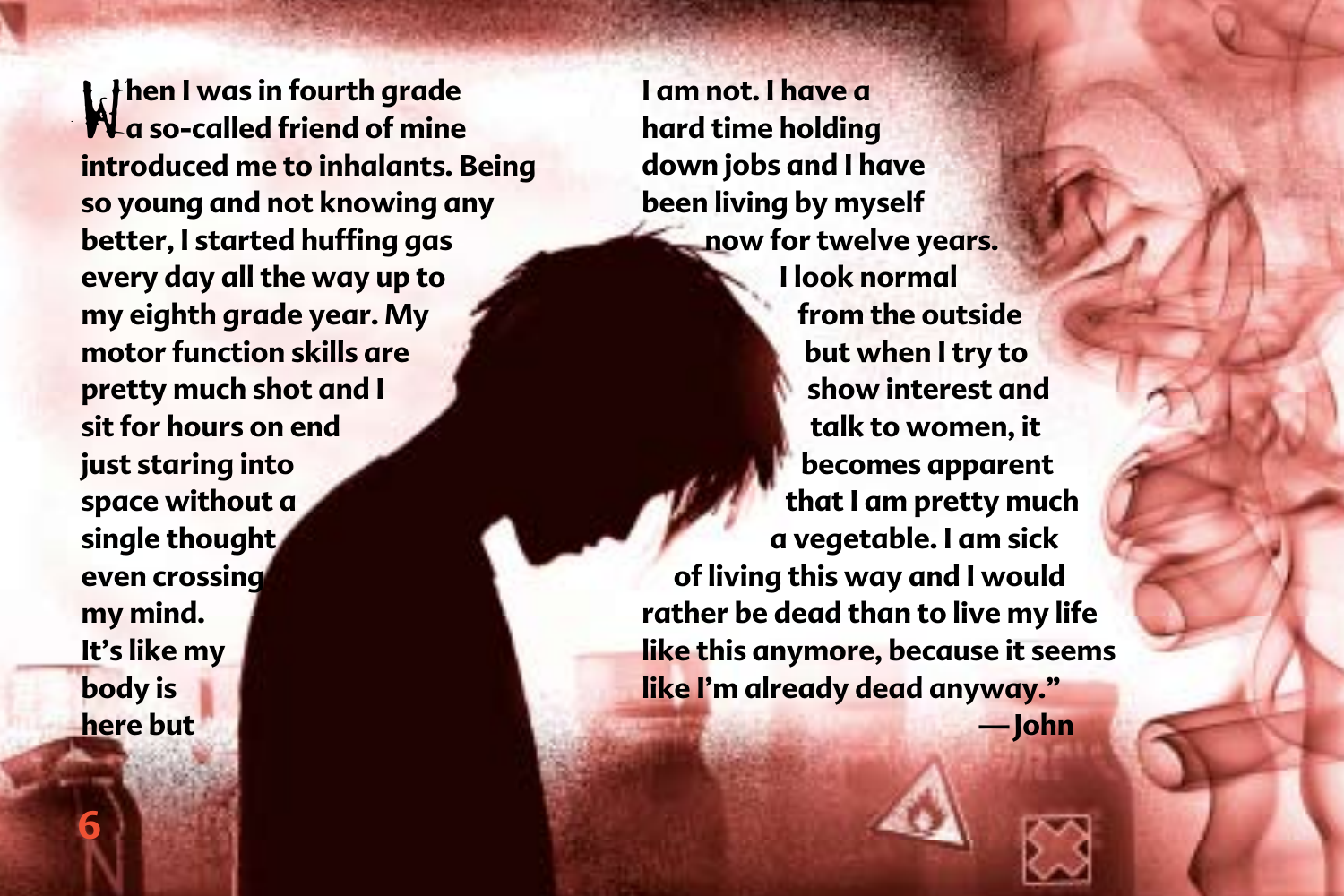# affect your body? how do inhalants

- **Thindiant use can cause**<br>damage to the heart, kidneys,<br>brain, liver, bone marrow and<br>other organs **E**mhalant use can cause damage to the heart, kidneys, other organs.
- $x$  Inhalants starve the body of oxygen and force the heart to beat irregularly and more rapidly.
- 7 Users can experience nausea and nosebleeds and lose their sense of hearing or smell. Chronic use can lead to muscle

wasting and reduced muscle tone, and the poisonous chemicals gradually damage the lungs and the immune system.

7 An inhalant user risks Sudden Sniffing Death Syndrome. Death can occur the first time or the 100th time an inhalant is used.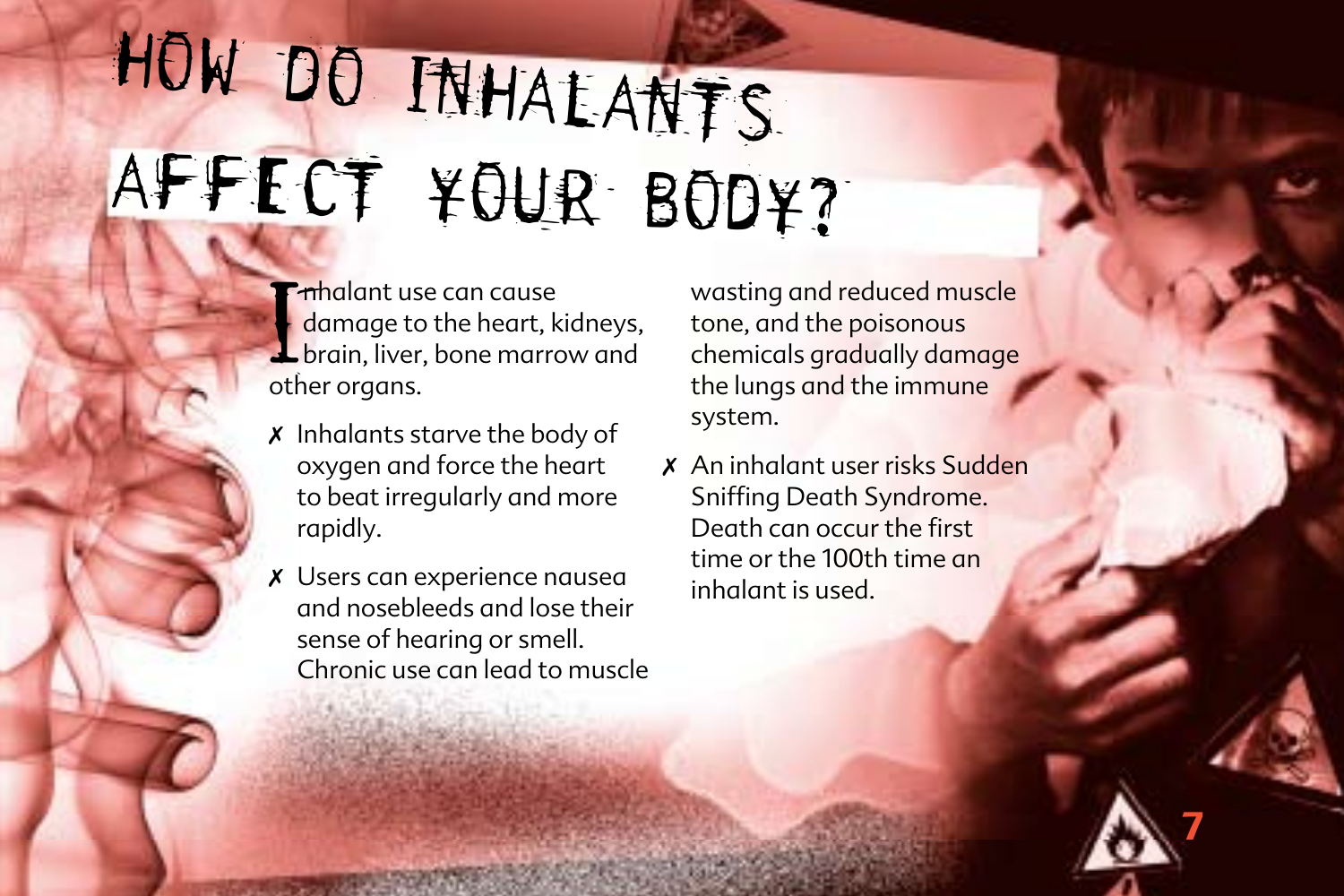### short**-**term effects

**The View Englisher Action System to produce**<br> **There are a variety of effects. Within seconds, the user experiences**<br>
There are a variety of effects that may be experienced during **ost inhalants act directly on the nervous system to produce mind‑altering effects. Within seconds, the user experiences intoxication and other effects similar to those from alcohol. or shortly after use, including:**

- 7 **Slurred speech**
- 7 **Drunk, dizzy or dazed appearance**
- **Inability to coordinate movement**
- 7 **Hallucinations and delusions**
- 7 **Hostility**
- 7 **Apathy**
- 7 **Impaired judgment**
- 7 **Unconsciousness**
- 7 **Severe headaches**
- 7 **Rashes around the nose and mouth**
- 7 **Prolonged sniffing of these chemicals can induce irregular and rapid heart beat and lead to heart failure and death within minutes.**
- **Death from suffocation can occur by replacing oxygen in the lungs with the chemical, and then in the central nervous system, so that breathing ceases.**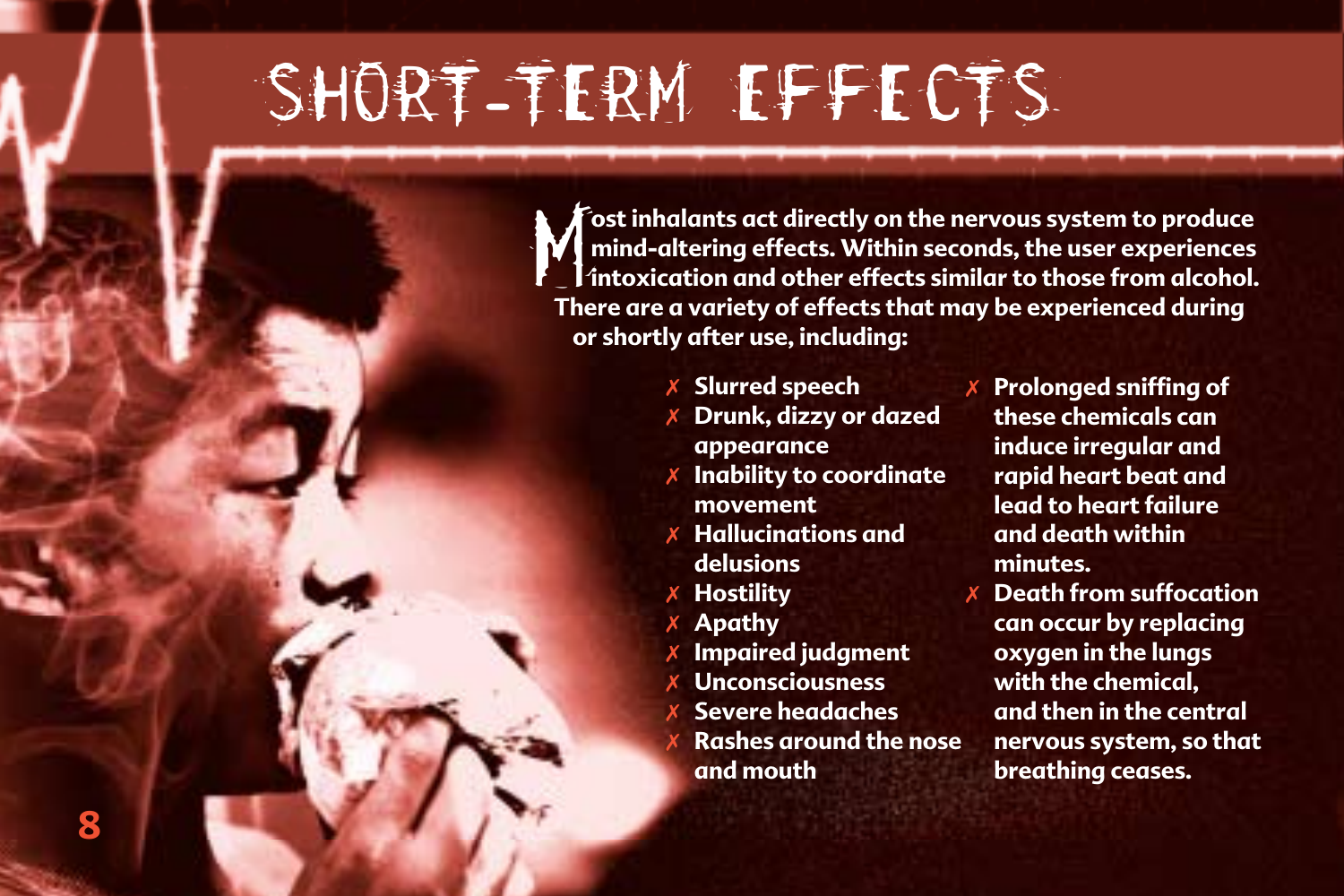### long**-**term effects

#### **Long‑term users have**

#### **experienced:**

- 7 **Muscle weakness**
- 7 **Disorientation**
- **Lack of coordination**
- 7 **Irritability**
- 7 **Depression**
- 7 **Serious and sometimes irreversible damage to the heart, liver, kidneys, lungs and brain**
- 7 **Memory impairment, diminished intelligence**
- 7 **Hearing loss**
- 7 **Bone marrow damage**
- 7 **Deaths from heart failure or asphyxiation (loss of oxygen)**

**C**hronic exposure to<br>produce significant<br>lungs, liver and kidneys. **hronic exposure to inhalants can produce significant, sometimes U**irreversible, damage to the heart,

**The chronic use of inhalants has been associated with a number of serious health problems. Sniffing glue and paint thinner causes kidney problems. Sniffing toluene and other solvents causes liver damage. Inhalant abuse has also resulted in memory impairment and diminished intelligence.**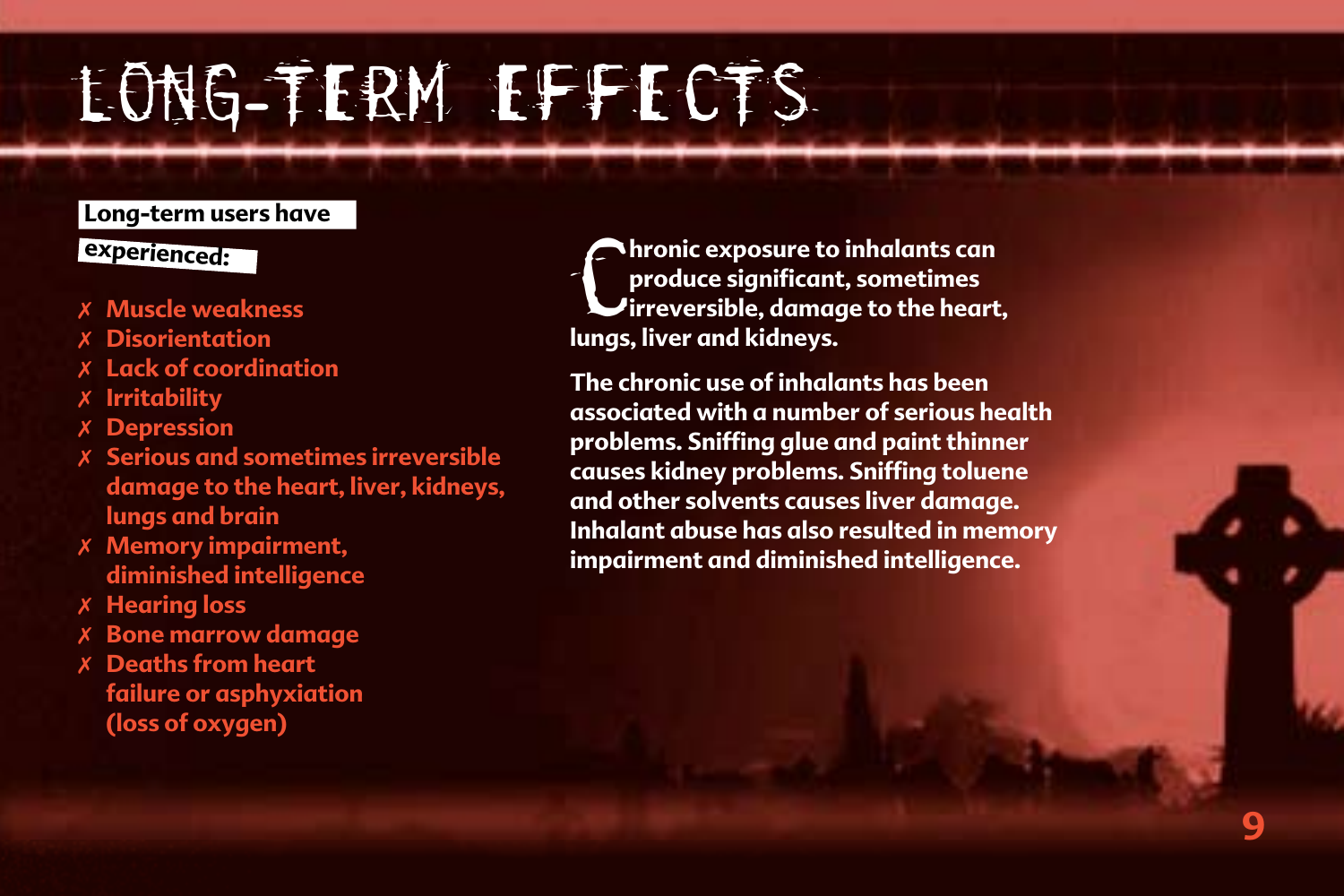T**omorrow is the sixth anniversary of our son Justin's death. He was 16. He died from inhaling air freshener, an act of inhalant abuse. His senseless death rocked the worlds of all who knew him. Justin was an honors student who loved life and embraced it with enthusiasm. . .. He was a source of inspiration for many. . .. I will always be haunted by the question of whether Justin would be with us today had he known about the risks he was taking." —Jackie**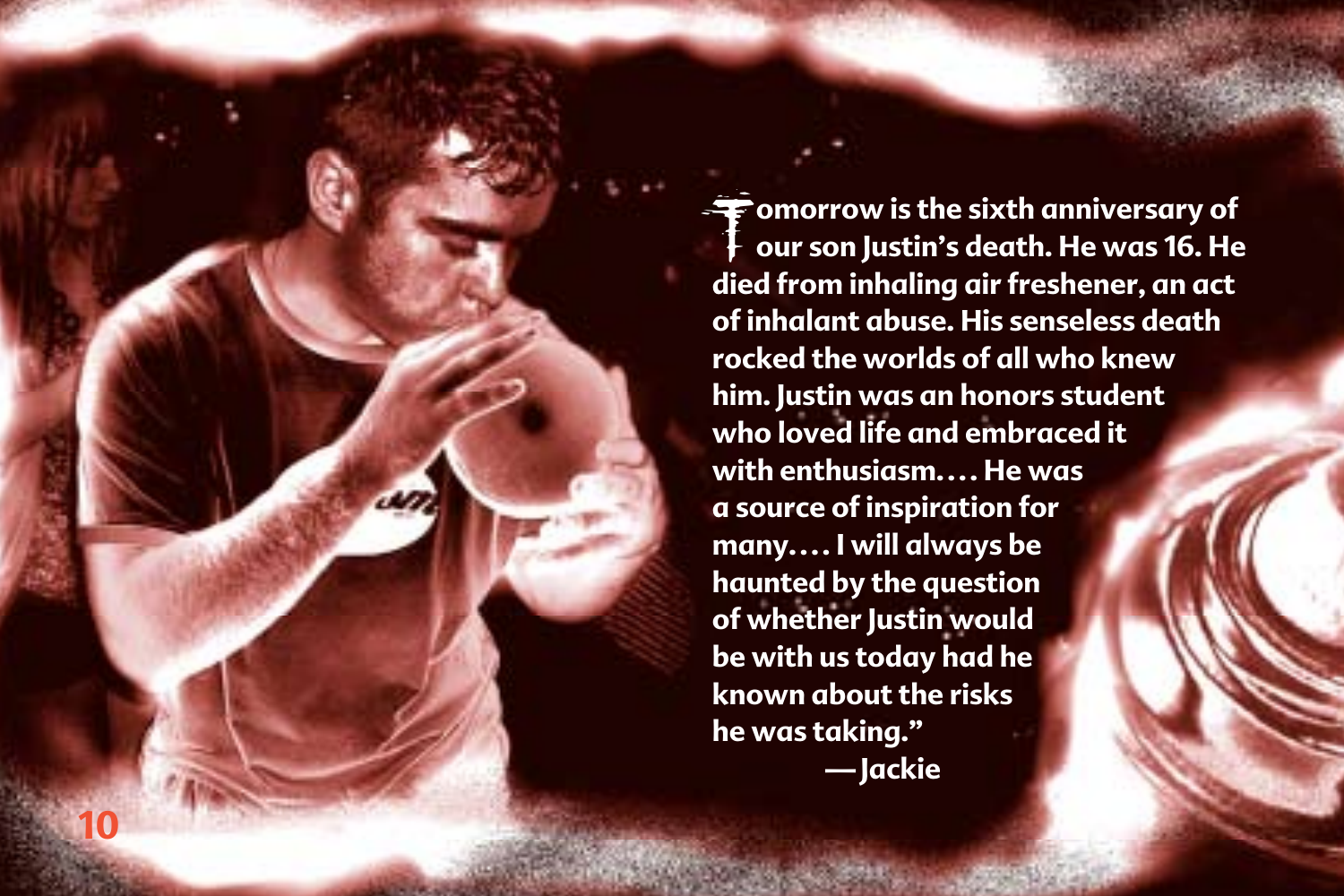

## ARE INHALANT'S ADDICTIVE?<br>Especialists contractically

T mhalants can be physically<br>
and psychologically addictive. Users<br>
report a strong urge to continue using inhalants,<br>
especially after continued usage over many days **Inhalants can be physically** and psychologically addictive. Users especially after continued usage over many days.

Habitual users coming off inhalants suffer withdrawal symptoms which can include nausea, excessive sweating, muscle cramps, headaches, chills, agitation, with shaking and hallucinations. In severe cases, withdrawal can cause convulsions.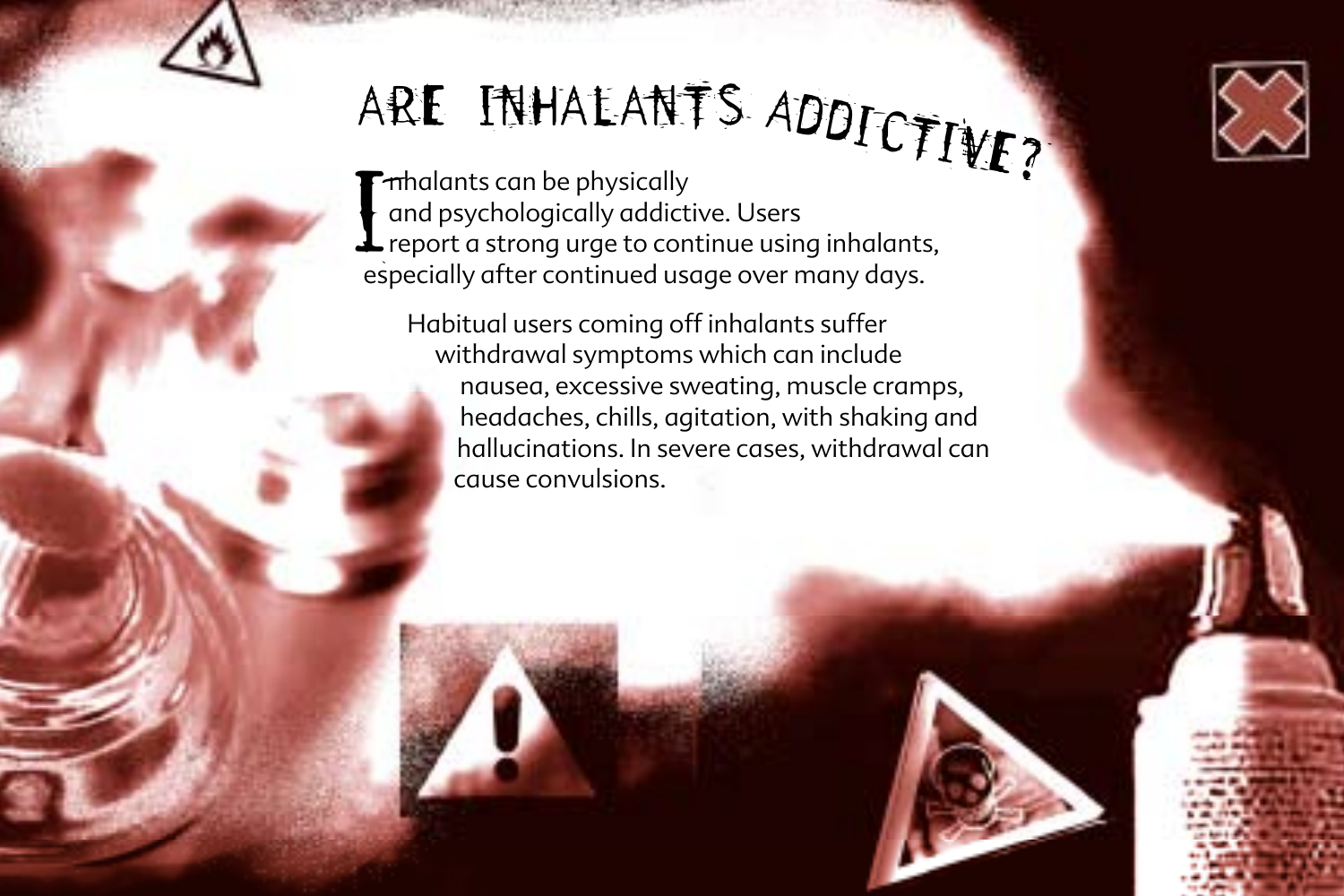# international statistics

A US survey, combining data from 2002 to 2006, found that an annual average of 593,000 teens aged 12 to 17 had used inhalants for the first time in the year before they took the survey.

7 More than 22.9 million Americans have experimented with inhalants at some point in their lives.

> $X$  One state in the US averaged more than 3,800 emergency room visits and 450 hospitalizations a year due to inhalant poisonings, according to statistics released in 2008.

> > $X$  By the time students in the US reach the 8th grade, one in five will have used inhalants. In 2007, inhalants were the substance most frequently abused by youth aged 12 or 13.

> > > $x$  22% of inhalant abusers who died of Sudden Sniffing Death Syndrome had no history of previous inhalant abuse—they were first-time users.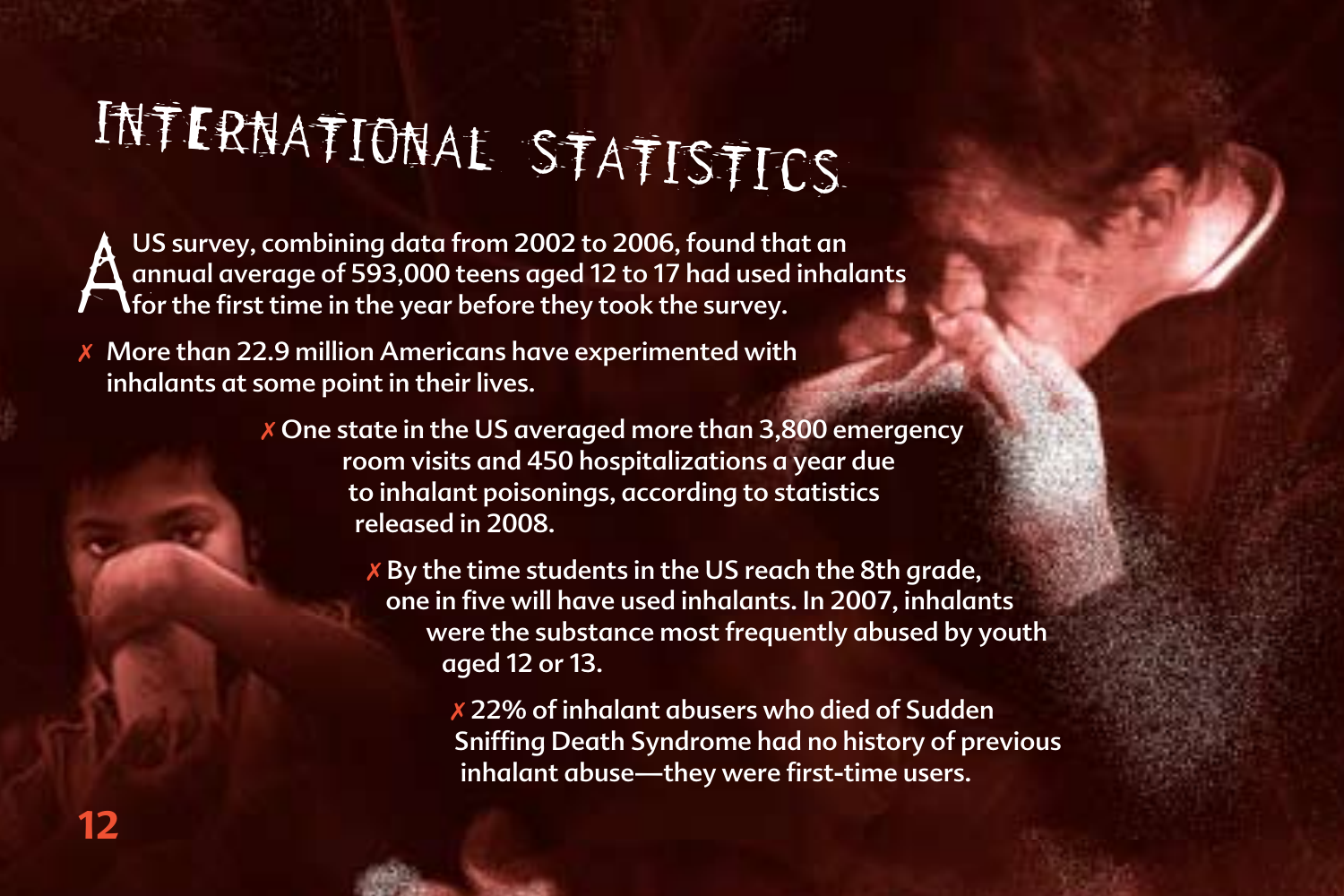- 7 According to the European School Project on Alcohol and Other Drugs, 20% of youth in the 12 to 16 age group have tried inhalants.
- In Nairobi, Kenya, an estimated 60,000 children live on the streets and almost all are addicted to some sort of inhalant.
- $x$  In the Pakistani city of Karachi there are an estimated 14,000 street kids, of whom 80% to 90% sniff glue or solvents.
- $X$  In the US, the 2006 National Survey on Drug Use and Health found that 1.1 million youths aged 12 to 17 had used inhalants in the past year.

**22% of inhalant abusers who died had no history of previous inhalant abuse.**

**22%** 

**In Karachi, Pakistan, 80% to 90% of street kids sniff glue or solvents.**

**80 ‑ 90%**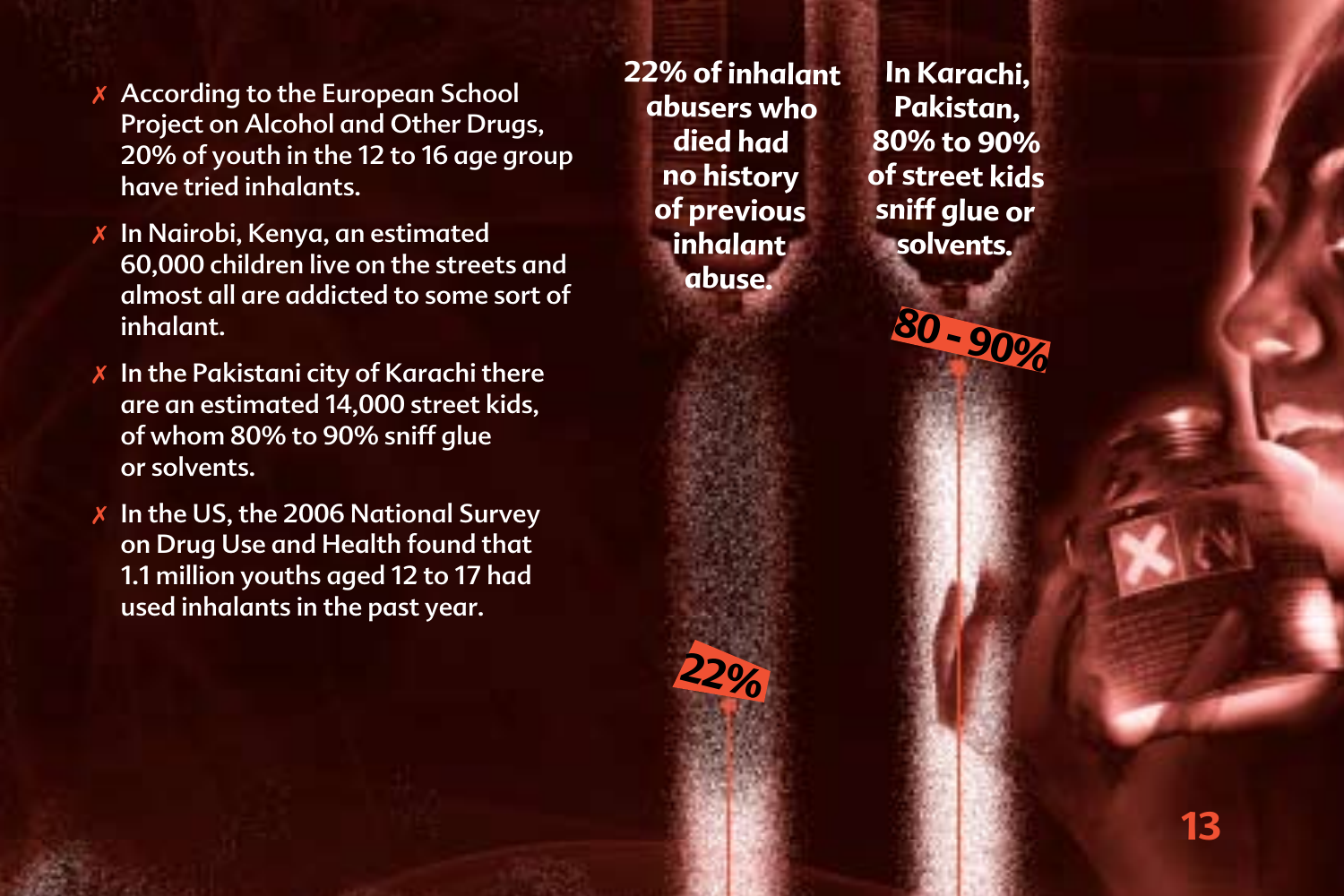F**or three days, a friend gave me glue free of cost. On the fourth day he asked for money from me. By then, I was addicted and I had to give him money to get a tube of glue. I needed several tubes of glue daily." —Marty**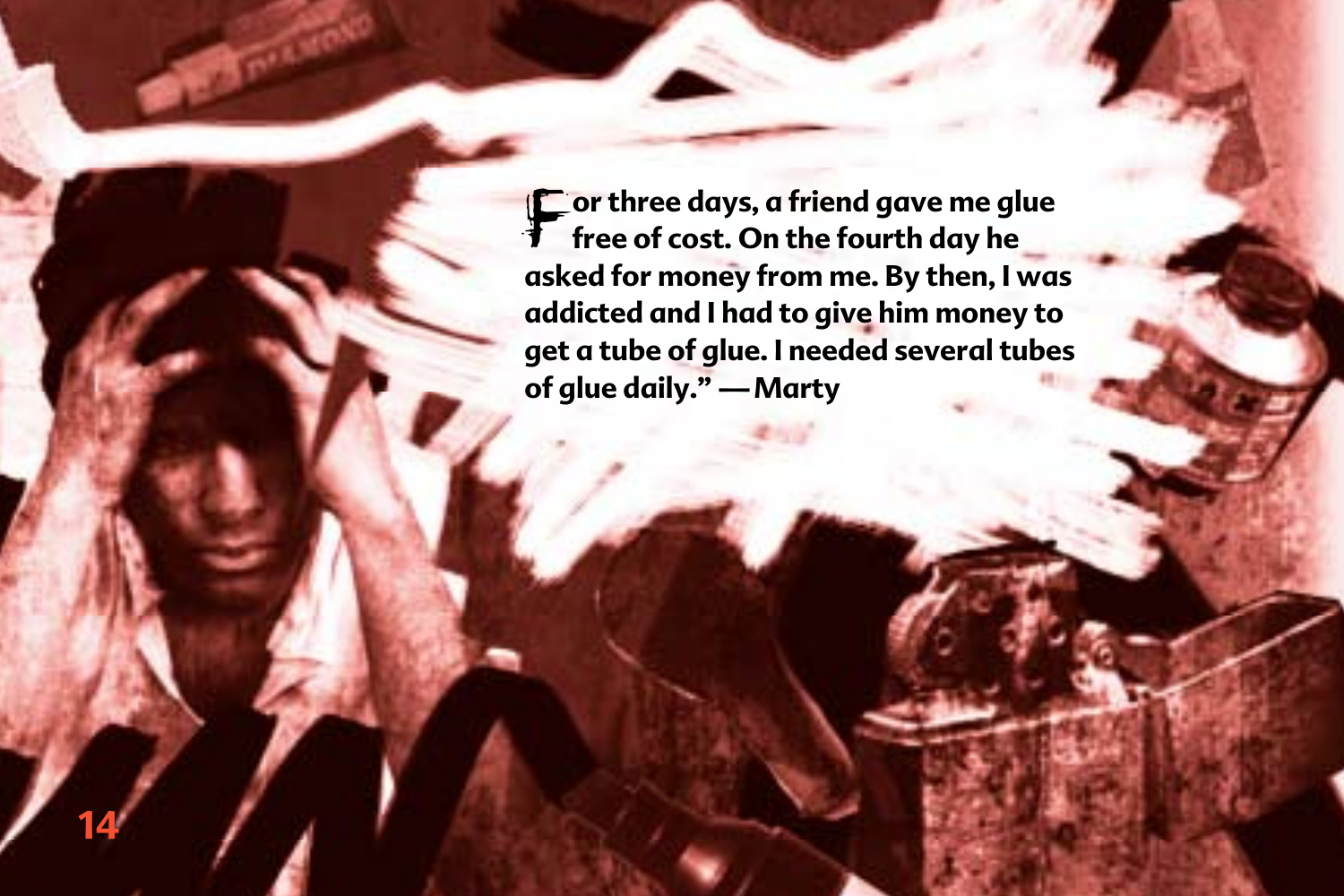### Different types of inhalants

Inhalants can be categorized into four different types:

that vaporize at room temperatures. These are found in numerous easily available household and industrial produ numerous easily available household and industrial products including paint thinners, degreasers, gasoline, glues, correction fluids and felt-tip marker fluids.



SPRAYS such as spray paints, deodorant and hair sprays, vegetable oil sprays for cooking and fabric protector sprays.



GAS.ES. Including medical anesthetics (ether, chloroform and nitrous oxide, GAS.ES. Including medical anassity<br>Commonly called "laughing ags"), butane lighters, propane tanks. commonly called "laughing gas"), butane lighters, propane tanks, whipped cream dispensers and refrigerants.

 (a chemical compound found in food preservatives, leather cleaner, room deodorizers, etc.) are considered a special class of inhalants which act directly on the central nervous system, brain and of inhalants which act directly on the central nervous system, brain and  $\frac{1}{2}$ spinal cord. They are used mainly as sexual enhancers and are commonly known as "poppers" or "snappers."

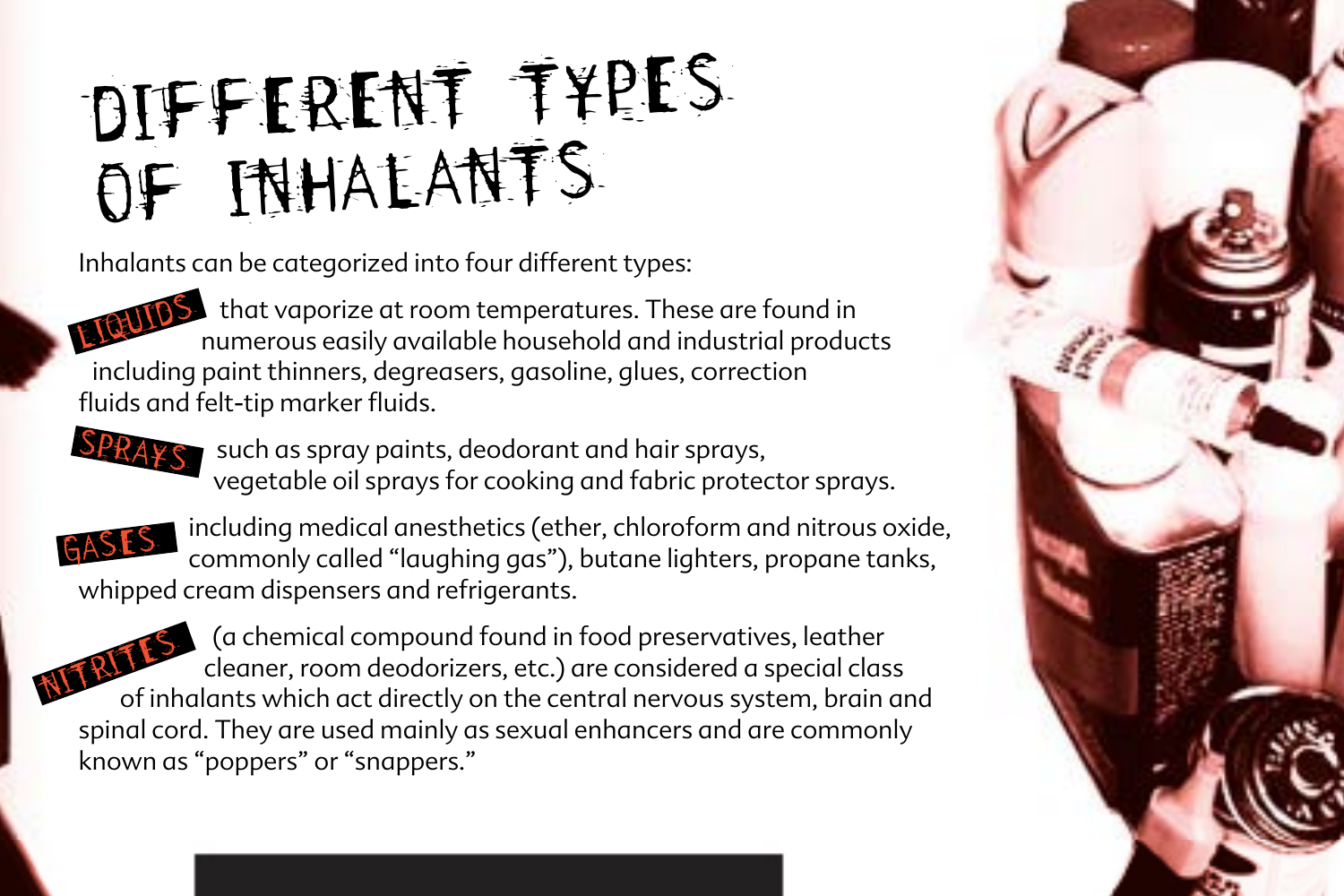**Tactually found myself talking to what I call 'gas buddies' (the<br>Lhallucinations). One day I was huffing and I thought my friend actually found myself talking to what I call 'gas buddies' (the died because the hallucination of him came to me.**

**"I found myself huffing not only for the visuals, but for the company of these imaginary 'friends' that would come to me when I would start to huff. I have been struggling with this addiction for about 7 months now." —Erin**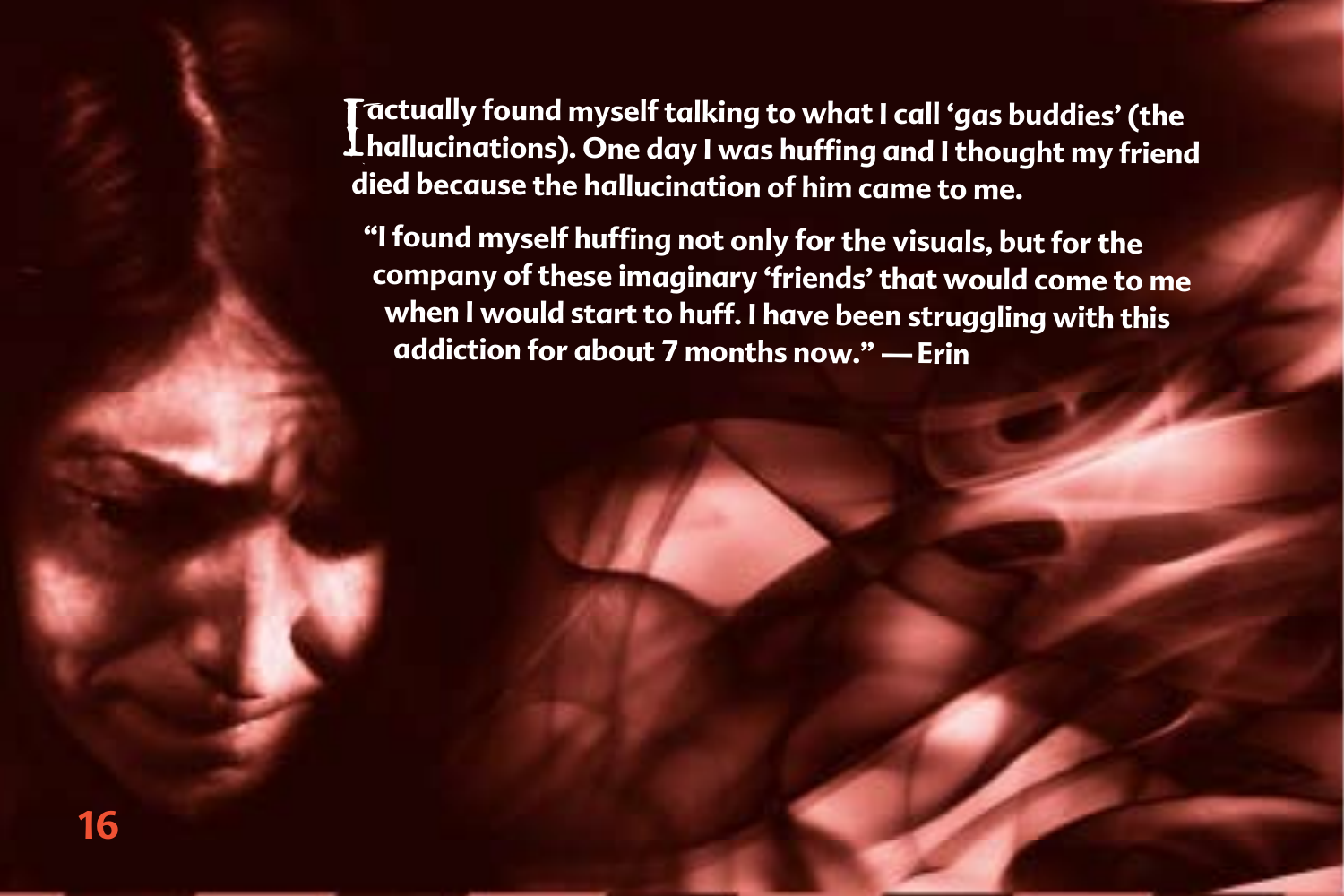# ARE INHALANTS LEGAL?

A states in the US have placed restrictions on the sale and distribution<br>A 38 states in the US have placed restrictions on the sale and distribution<br>states have introduced fines, incarceration or mandatory treatment for th lthough inhalants are not regulated under the Controlled Substances Act, 38 states in the US have placed restrictions on the sale and distribution to **I**minors of certain products that are commonly abused as inhalants. Some sale, distribution, use and/or possession of inhalant chemicals.

Laws also exist in some US states prohibiting the recreational inhalation of nitrous oxide.

Some communities in Western Australia and South Australia have passed local laws making petrol sniffing an offense. In Victoria and Western Australia, police are allowed to search a person who is reasonably believed to be in possession of an inhalant and confiscate it.

**17**

In England and Wales, it is illegal for retailers to sell volatile substances to anyone under the age of 18 if there is reason to believe they will use it for inhalation and intoxication purposes.

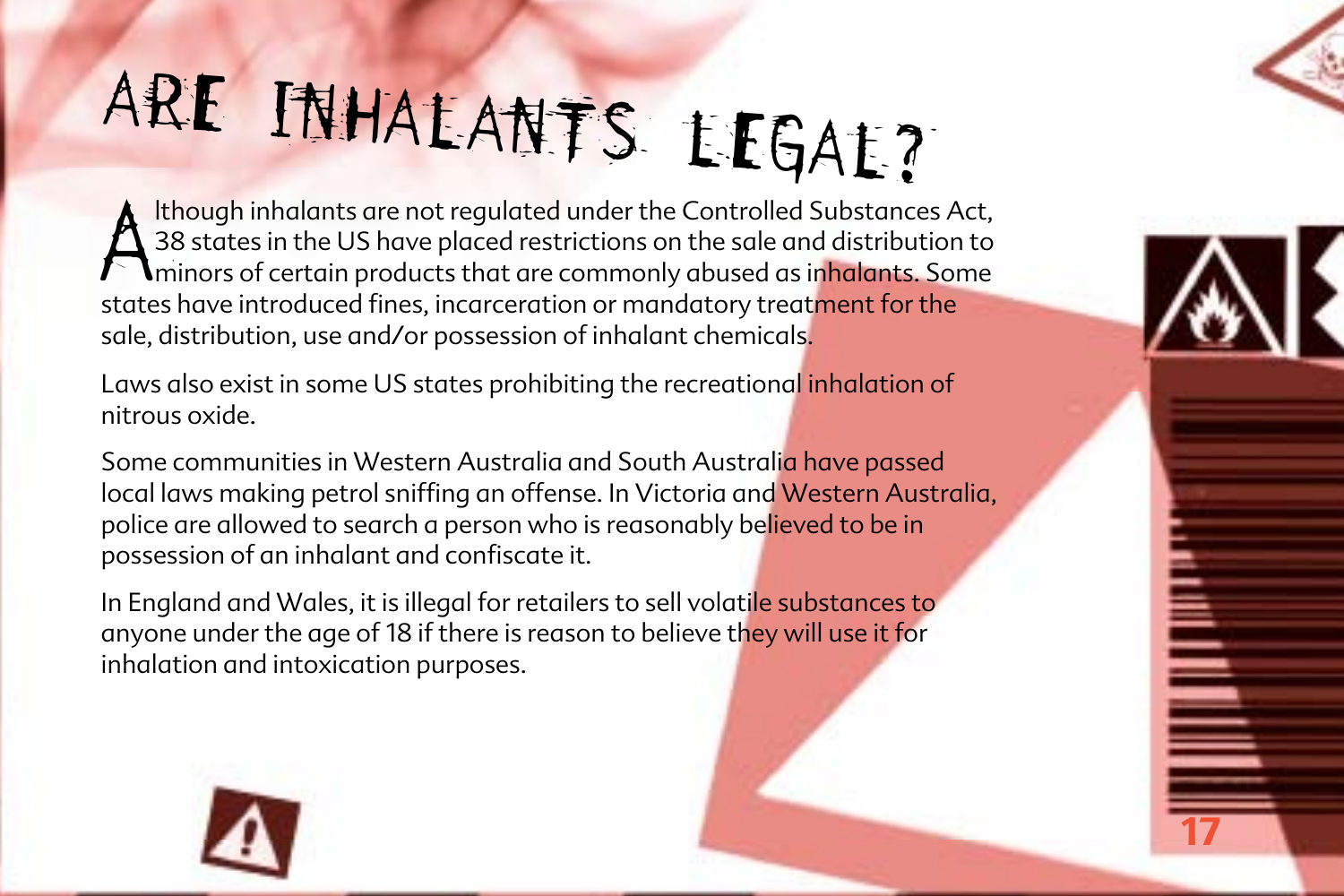# INHALANTS:

The inhaling of fumes from cher<br>spices and perfumes to alter corremonies, dates back to and<br>(present-day Iraq), India and China. he inhaling of fumes from chemicals such as incense, oils, resins, spices and perfumes to alter consciousness, or as part of religious ceremonies, dates back to ancient times in Egypt, Babylonia

According to some researchers, inhaling gas vapors to alter one's state of consciousness was practiced by priestesses at the Oracle of Delphi\* in ancient Greece.

In the early 1800s, nitrous oxide, ether and chloroform were the anesthetics used commonly as intoxicants.

> Nitrous oxide was regarded as a cheap substitute for alcohol and was popularized by the British scientist Sir Humphry Davy. He held nitrous oxide parties and coined the word "laughing gas" in 1799. Noting the anesthetic effects, Davy proposed that the gas could be used for operations, although this was not tried for another half century.

The use of anesthetics for recreational purposes continued throughout the 19th century in Europe and the US.

\* The Greeks believed that the god Apollo spoke to priestesses through the Oracle of Delphi, an ancient shrine.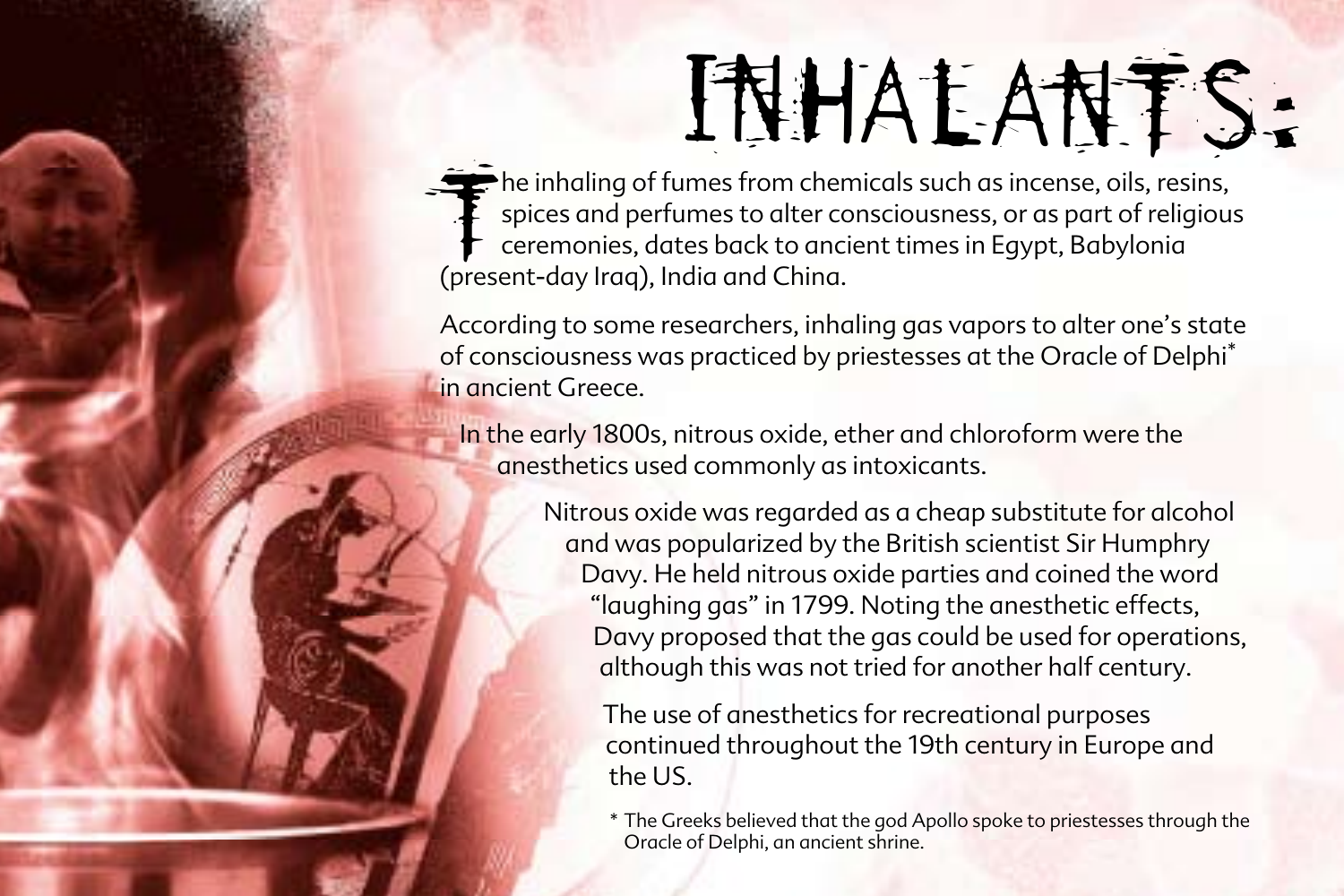# SHORT HISTORY



Ether was used as a recreational drug during the 1920s Prohibition era, when alcohol was made illegal in the US.

In the 1940s, recreational use of solvents, primarily gasoline, became popular.

Abuse of inhalants in the United States increased in the 1950s and is now widespread among adolescents.

By the 1960s, the practice of solvent sniffing had spread across a wide variety of commercial products including paint and lacquer thinners, nail polish remover, shoe polish, lighter fluid, spray paint and others.

In more recent years, glue and gas sniffing has become a widespread problem among homeless street children in South Asia, Mexico, Eastern Europe, Kenya and other areas around the world. Street kids use these inhalants to numb the pain of hunger, cold and desperation.

Gas and spray paint sniffing is also common in remote regions in Canada, America, Australia, New Zealand and some Pacific Islands.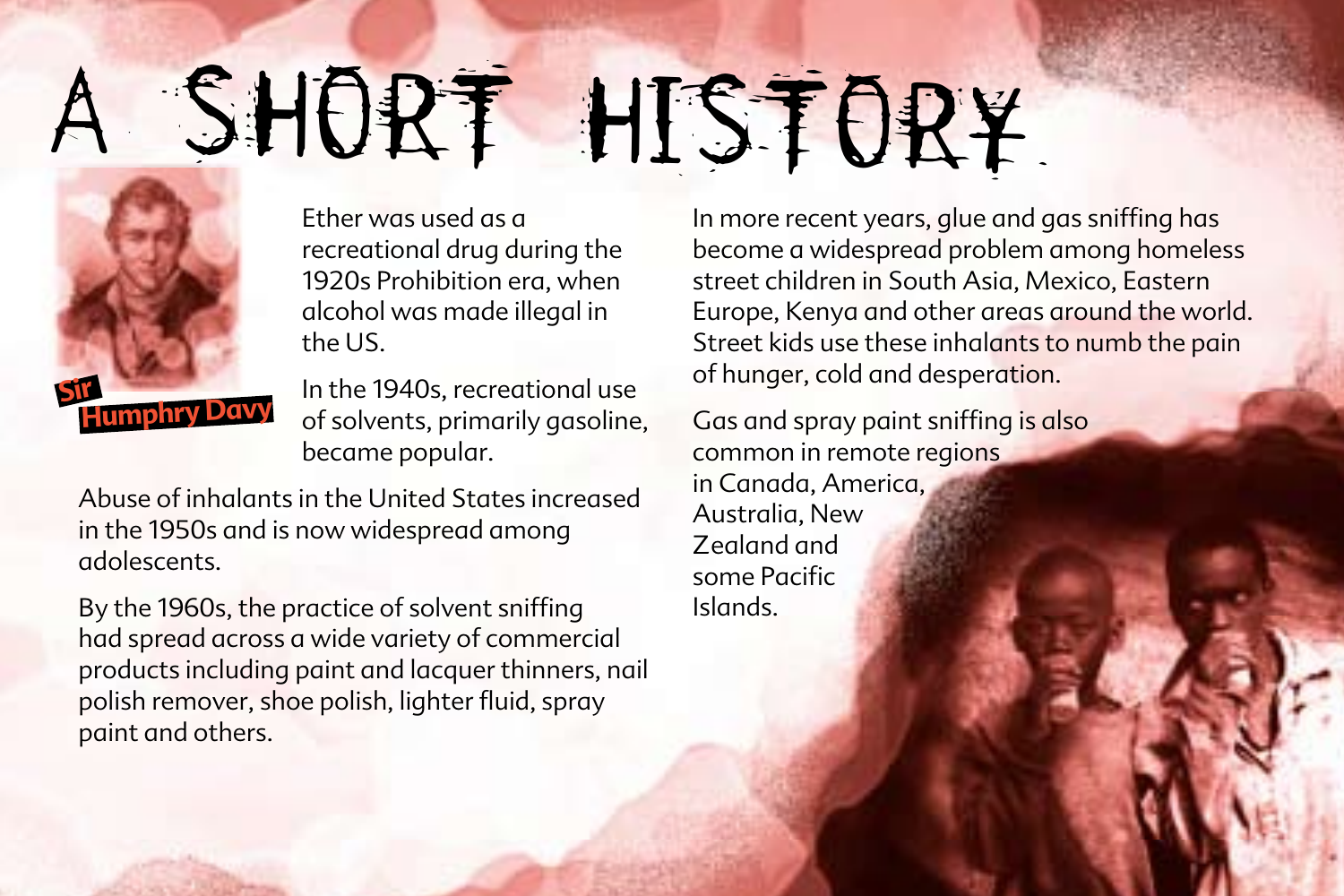# **The Truth About Drugs**

D rugs are essentially poisons. The amount taken determines the effect.

A small amount acts as a stimulant (speeds you up). A greater amount acts as a sedative (slows you down). An even larger amount poisons and can kill.

This is true of any drug. Only the amount needed to achieve the effect differs.

But many drugs have another liability: they directly affect the mind. They can distort the user's perception of what is happening around him or her. As a result, the person's actions may be odd, irrational, inappropriate and even destructive.

Drugs block off all sensations, the desirable ones with the unwanted. So, while providing short-term help in the relief of pain, they also wipe out ability and alertness and muddy one's thinking.

Medicines are drugs that are intended to speed up or slow down or change something about the way your body is working, to try to make it work better. Sometimes they are necessary. But they are still drugs: they act as stimulants or sedatives, and too much can kill you. So if you do not use medicines as they are supposed to be used, they can be as dangerous as illegal drugs.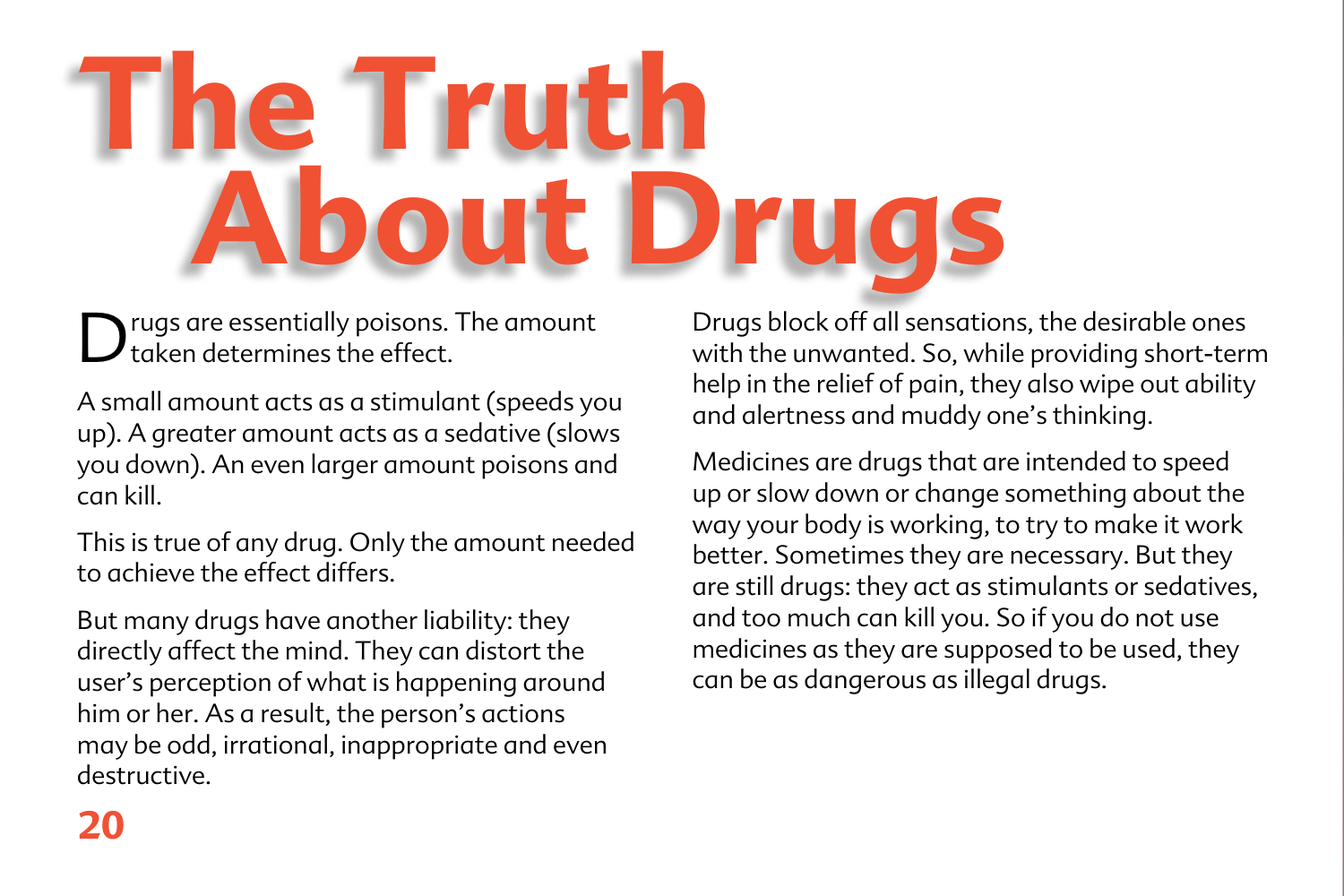The real answer is to get the facts and not to take drugs in the first place.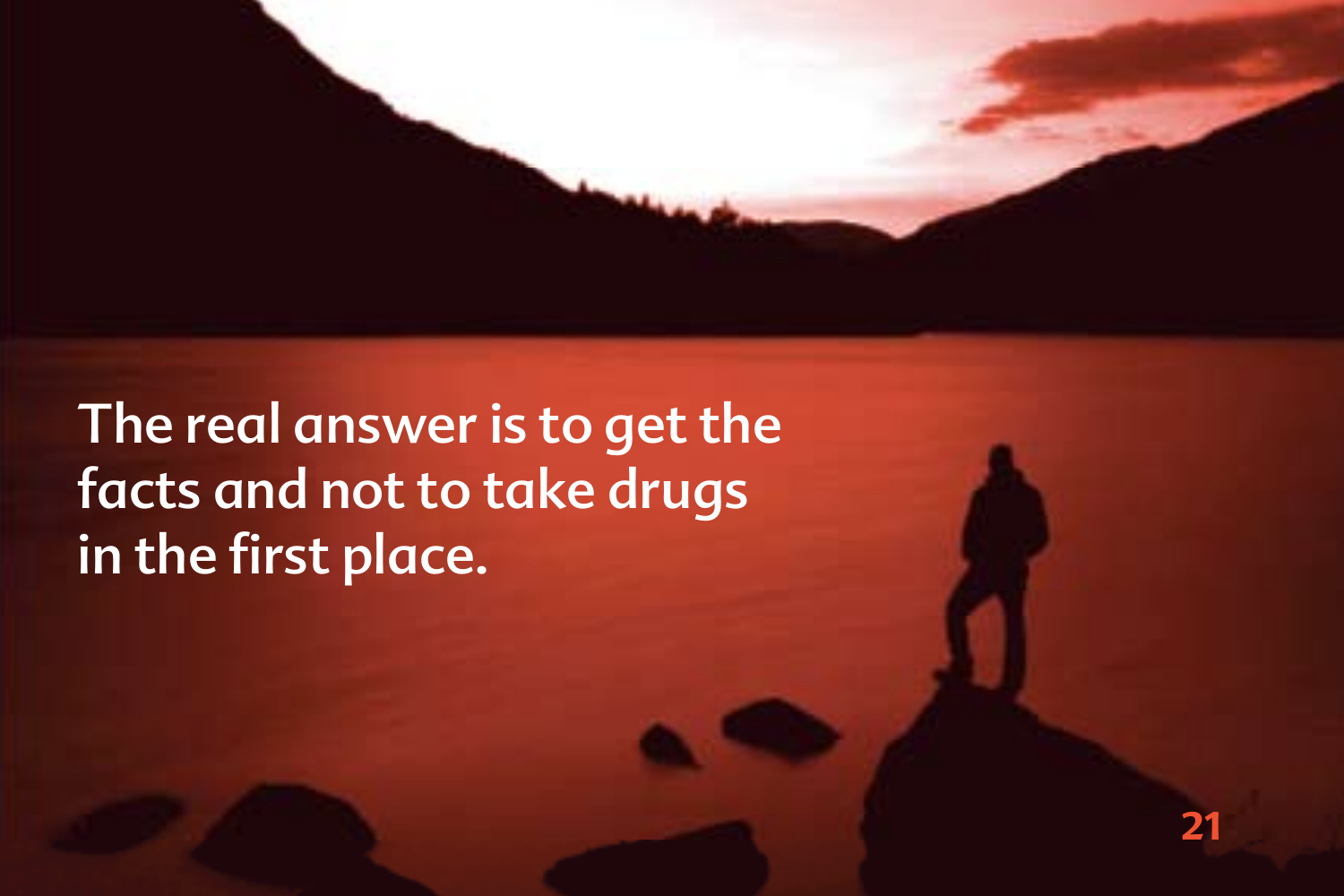### **why do people take drugs?**

People take drugs because they want to change something in their lives.

Here are some of the reasons young people have given for taking drugs:

- To fit in
- To escape or relax
- To relieve boredom
- To seem grown up
- To rebel
- To experiment

They think drugs are a solution. But eventually, the drugs become the problem.

Difficult as it may be to face one's problems, the consequences of drug use are always worse than the problem one is trying to solve with them. The real answer is to get the facts and not to take drugs in the first place.

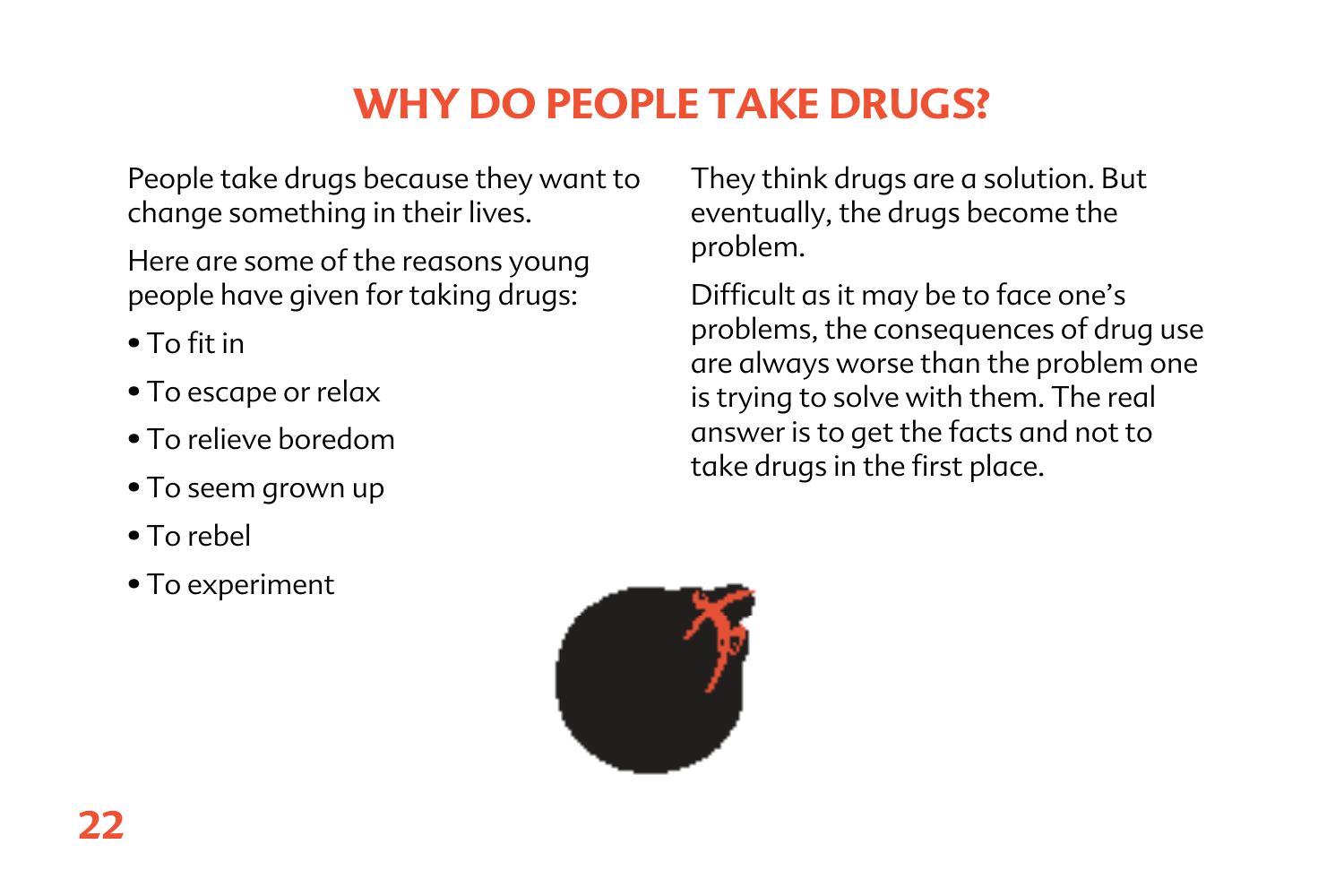#### **REFERENCES**

"Inhalant Abuse," National Institute on Drug Abuse

"Inhalants Pose Health Threat to Teens," Iowa Department of Public Health, 24 Mar 2008

"Inhalant Use across the Adolescent Years," National Survey on Drug Use and Health, 13 Mar 2008

National Inhalant Abuse Taskforce Final Report, Melbourne, Australia, Nov 2005

"Inhalants," Timothy Kaufman, M.D., emedicine.com, 9 Jul 2007

"About Inhalants," National Inhalant Prevention Coalition

"Intelligence Brief: Huffing," National Drug Intelligence Center, Nov 2001

"Inhalants: Description/ Overview," U.S. Drug Enforcement Administration

"Inhalant Abuse," National Institute on Drug Abuse Research Report Series

"Huffing—Inhalants," National Education Foundation of America

"NIDA InfoFacts: Inhalants" National Institute on Drug Abuse

PHOTO CREDITS: Page 4 (glue): BigStockPhoto Page 7: Thomas Tamm Page 8: Chadwick Meyers Page 14: iStockphoto Page 18: Talaria Enterprises

Millions of copies of booklets such as this have been distributed to people around the world in 22 languages. As new drugs appear on the streets and more information about their effects become known, existing booklets are updated and new ones created.

The booklets are published by the Foundation for a Drug‑Free World, a nonprofit public benefit organization headquartered in Los Angeles, California.

The Foundation provides educational materials, advice and coordination for its international drug prevention network. It works with youth, parents, educators, volunteer organizations and government agencies—anyone with an interest in helping people lead lives free from drug abuse.